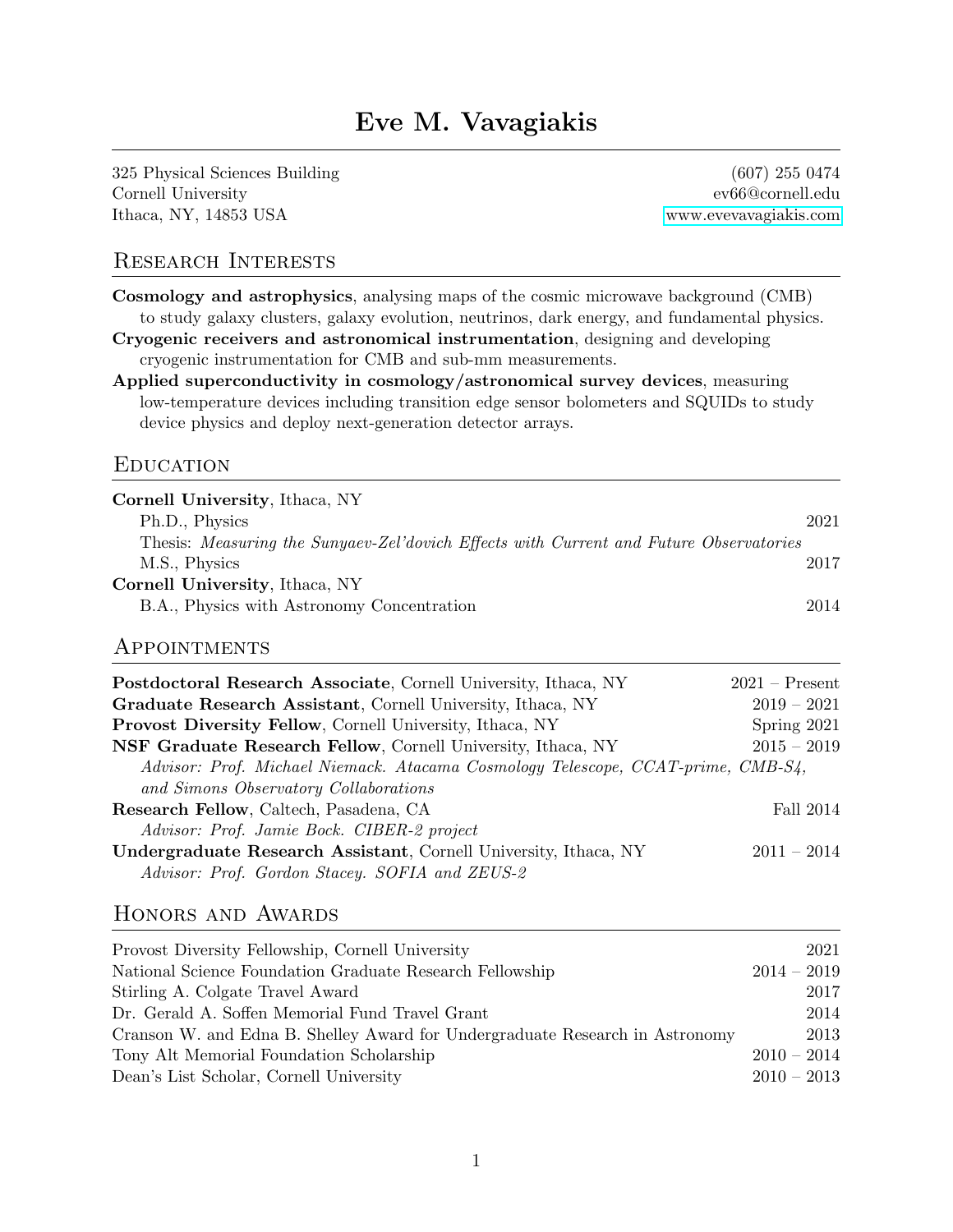### Research Collaborations

- Advanced ACTPol (2015 Present): Analysis of CMB maps for cosmology and astrophysics. Screened TESes and SQUIDs, remotely observed using the Atacama Cosmology Telescope on Cerro Toco in northern Chile.
- CCAT-prime (2017 Present): Design and and development of first light instrumentation for the Fred Young Submillimeter Telescope, a high-throughput 6-meter sub-mm and mm telescope on Cerro Chajnantor being built in northern Chile.
- CMB-S4 (2018 Present): Superconducting film and detector testing for the next-generation ground-based CMB effort uniting the experimental cosmology community.
- Simons Observatory (2016 Present): Detector testing, magnetic shielding requirement development, cryogenic testbed development, and SZ analysis pipeline work for an array of CMB telescopes being built on Cerro Toco. Co-lead, Education and Public Engagement Working Group.

### PAST RESEARCH COLLABORATIONS

- CIBER-2 (2014): Designing a shielding pop-up baffle for the second generation sounding rocket-borne Cosmic Infrared Background Experiment.
- SOFIA (2011-2014): Designing and testing prototype Miniature Cryogenic Scanning Fabry-Perot (MCSF) interferometers for the FORCAST instrument on the Stratospheric Observatory for Infrared Astronomy.
- ZEUS-2 (2011): Writing a data reduction program for the second generation sub-mm grating spectrometer for the CSO and APEX.

### Publications, Main Author

10) E. M. Vavagiakis, P. A. Gallardo, V. Calafut, S. Amodeo et al. 2021. The Atacama Cosmology Telescope: Probing the Baryon Content of SDSS DR15 Galaxies with the Thermal and Kinematic Sunyaev-Zel'dovich Effects, Phys. Rev. D 104, 043503, DOI:10.1103/ PhysRevD.104.043503, [arXiv:2101.08373.](https://arxiv.org/abs/2101.08373)

9) V. Calafut, P. A. Gallardo, E. M. Vavagiakis et al. 2021. The Atacama Cosmology Telescope: Detection of the Pairwise Kinematic Sunyaev-Zel'dovich Effect with SDSS DR15 Galaxies, Phys. Rev. D 104, 043502, DOI:10.1103/PhysRevD.104.043502, [arXiv:2101.08374.](https://arxiv.org/abs/2101.08374)

8) C. J. Duell, E. M. Vavagiakis et al. 2020. CCAT-prime: Designs and Status of the First Light 280 GHz MKID Array and Mod-Cam Receiver, Proc. SPIE 11453, [arXiv:2012.10411.](https://arxiv.org/abs/2012.10411)

7) E. M. Vavagiakis et al. 2020. The Simons Observatory: Magnetic Sensitivity Measurements of Microwave SQUID Multiplexers, IEEE Transactions on Applied Superconductivity, 31, 5, DOI:10.1109/TASC.2021.3069294, [arXiv:2012.04532.](https://arxiv.org/abs/2012.04532)

6) E. M. Vavagiakis, N. F. Cothard, J. R. Stevens et al. 2019. Developing AlMn films for Argonne TES fabrication, Journal of Low Temperature Physics 199, 408–415, [arXiv:1910.10199.](https://arxiv.org/abs/1910.10199)

5) J. R. Stevens, N. F. Cothard, E. M. Vavagiakis et al. 2019. Characterization of Transition Edge Sensors for the Simons Observatory, Journal of Low Temperature Physics 199, 672–680, [arXiv:1912.00860.](https://arxiv.org/abs/1912.00860)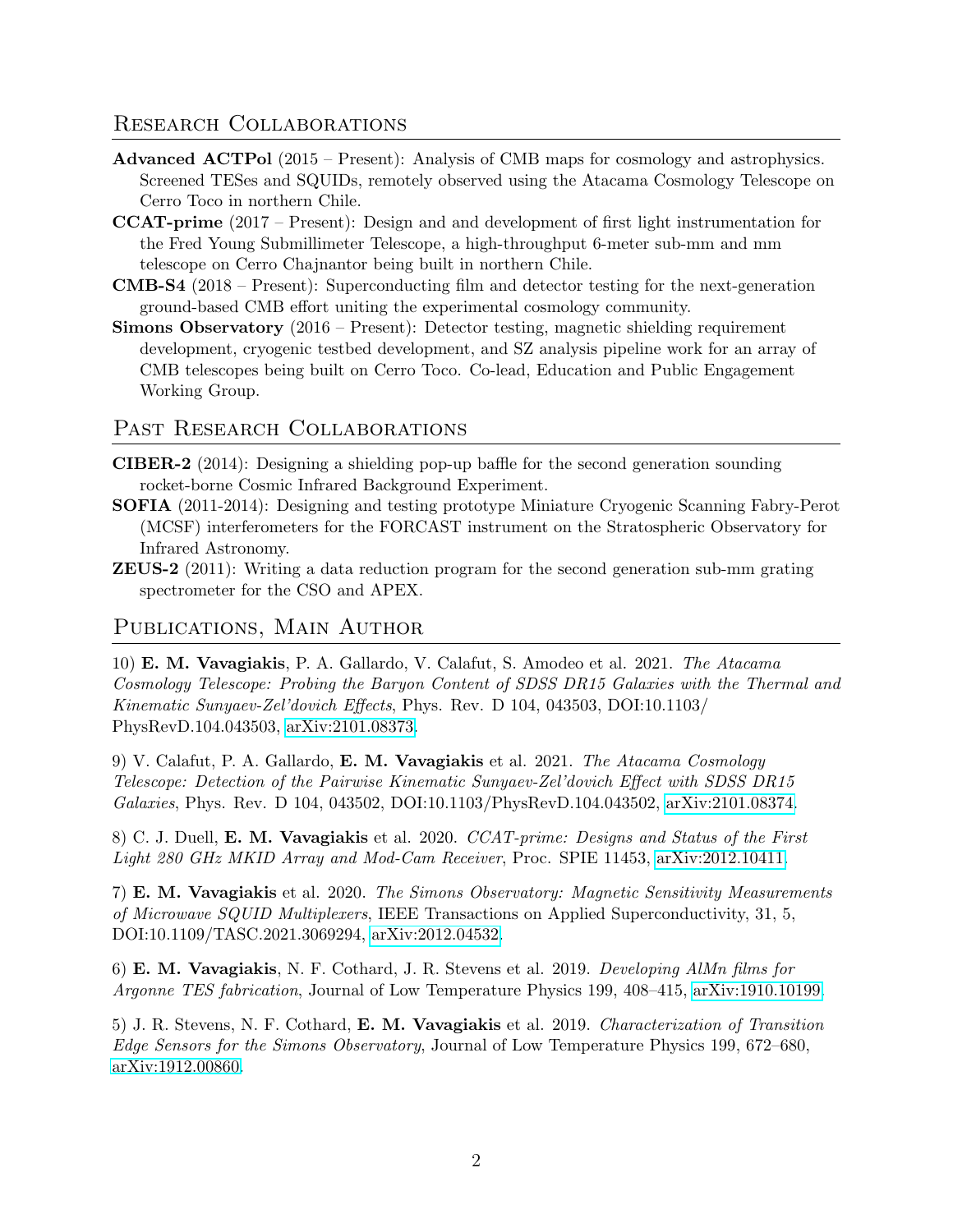4) E. M. Vavagiakis et al. 2018. Prime-Cam: A first-light instrument for the CCAT-prime telescope, Proc. SPIE 10708:107081U, [arXiv:1807.00058.](https://arxiv.org/abs/1807.00058)

3) E. M. Vavagiakis, S. W. Henderson, K. Zheng\* et al. 2018. Magnetic Sensitivity of AlMn TESes and Shielding Considerations for Next Generation CMB Surveys, Journal of Low Temperature Physics 193, 288–297, [arXiv:1710.08456.](https://arxiv.org/abs/1710.08456)

2) F. De Bernardis, S. Aiola, E. M. Vavagiakis, M. D. Niemack, N. Battaglia et al. 2017. Detection of the pairwise kinematic Sunyaev-Zel'dovich effect with BOSS DR11 and the Atacama Cosmology Telescope, Journal of Cosmology and Astroparticle Physics 03, 008, [arXiv:1607.02139.](https://arxiv.org/abs/1607.02139)

1) S. C. Parshley, E. M. Vavagiakis, T. Nikola, G. J. Stacey 2014. A Miniature Cryogenic Scanning Fabry-Perot Interferometer for Mid-IR to Submm Astronomical Observations, Proc. SPIE 9147:914745, [DOI:10.1117/12.2057169.](https://DOI.org/10.1117/12.2057169)

#### In SUBMISSION

1) Z. Huber\*\*, Y. Li, E. M. Vavagiakis et al. 2021. The Simons Observatory: Magnetic Shielding Measurements for the Universal Multiplexing Module, Submitted to the Journal of Low Temperature Physics.

 $*$ = Undergraduate student mentee,  $*$  = Graduate student mentee

#### **PRESENTATIONS**

| <i>Invited Talk</i> , Kavli Institute for Particle Astrophysics & Cosmology Tea (Virtual) | 2021 |
|-------------------------------------------------------------------------------------------|------|
| <i>Invited Talk</i> , CMB-S4 Collaboration Meeting (Virtual)                              | 2021 |
| Invited Talk, UC San Diego Cosmology Journal Club (Virtual)                               | 2021 |
| Talk, American Astronomical Society 238th Meeting (Virtual)                               | 2021 |
| <i>Invited Talk</i> , Max Planck Institute for Astrophysics Cosmology Seminar,            | 2021 |
| Garching, Germany (Virtual)                                                               |      |
| Invited Talk, CMB-S4 Collaboration Meeting (Virtual)                                      | 2021 |
| Talk, Cornell University Astrophysics Lunch, Ithaca, NY (Virtual)                         | 2021 |
| <i>Poster</i> , Applied Superconductivity Conference (Virtual)                            | 2020 |
| <i>Invited Colloquium,</i> Wells College Science Colloquium, Aurora, NY                   | 2019 |
| <i>Invited Talk</i> , Tompkins Cortland Community College CollegeNow Professional         | 2019 |
| Development Conference, Dryden, NY                                                        |      |
| Selected Poster, Low Temperature Detectors Conference, Milan, Italy                       | 2019 |
| • Winner of Best Poster Video Award                                                       |      |
| <i>Poster</i> , CMB-S4 Collaboration Meeting, Fermilab, IL                                | 2019 |
| Talk, SPIE Astronomical Telescopes + Instrumentation Conference, Austin, TX               | 2018 |
| Talk, Center for Computational Astrophysics Cosmology Group Meeting,                      | 2018 |
| Flatiron Institute, New York, NY                                                          |      |
| <i>Invited Talk</i> , St. Xavier's College, Kathmandu, Nepal (Virtual)                    | 2018 |
| Talk, Cornell University Galaxy Lunch, Ithaca, NY                                         | 2018 |
| Talk, APS DPF Conference, Fermilab, IL                                                    | 2017 |
| Talk, Cornell University Summer STEM Colloquium, Ithaca, NY                               | 2017 |
| <i>Talk</i> , American Astronomical Society 230th Meeting, Austin, TX                     | 2017 |
| <i>Talk</i> , Cornell University Astrophysics Lunch, Ithaca, NY                           | 2016 |
| Poster, SPIE Astronomical Telescopes + Instrumentation Conference, Montreal, CA           | 2014 |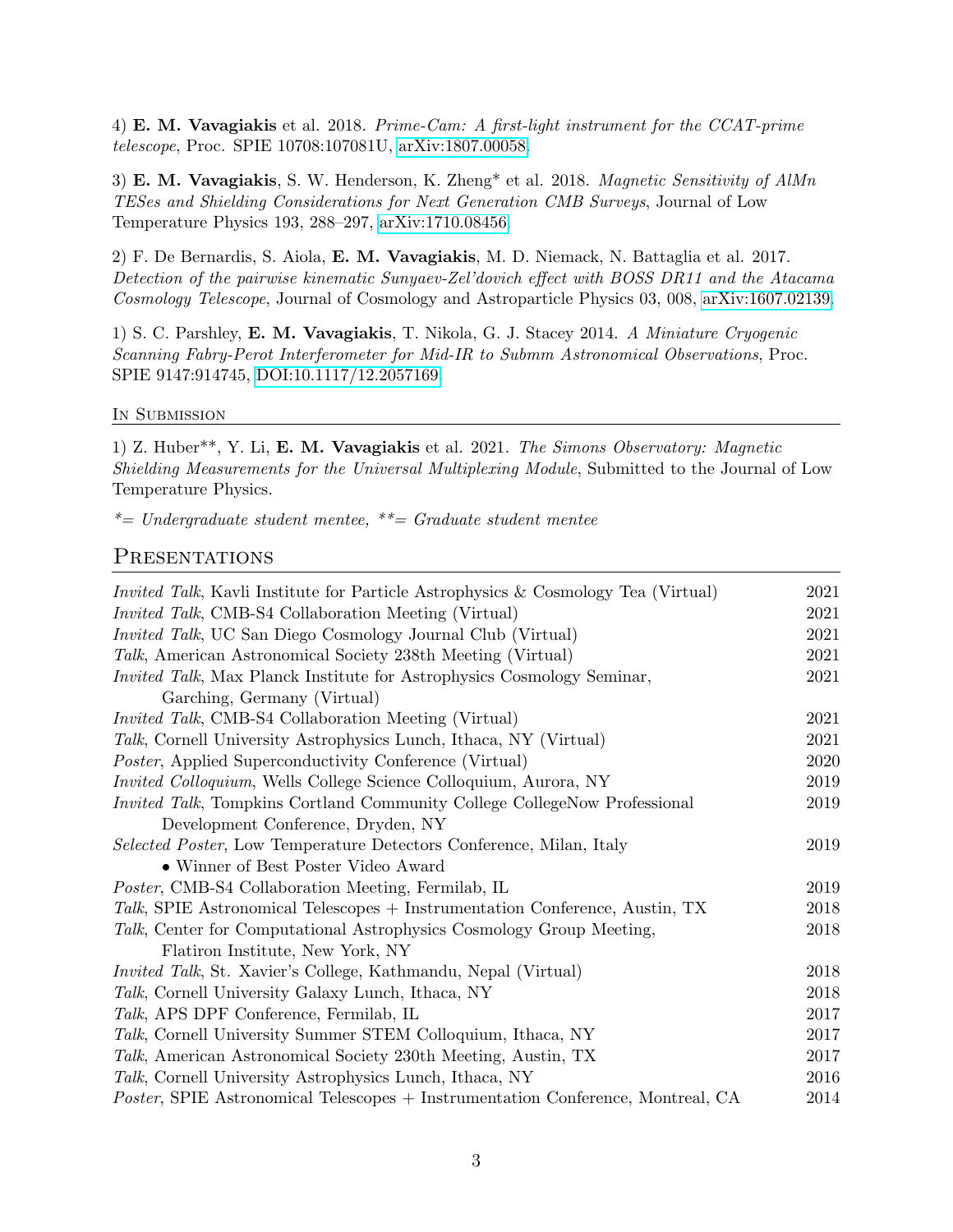## **MENTORSHIP**

| Rodrigo Freundt, Cornell Astronomy PhD student                                           | $2021 -$ Present |
|------------------------------------------------------------------------------------------|------------------|
| Mod-Cam, Prime-Cam instrument module development                                         |                  |
| Ben Keller, Cornell Physics PhD student                                                  | $2021 -$ Present |
| Mod-Cam, Prime-Cam cryogenics and instrument module development                          |                  |
| Zach Huber, Cornell Physics PhD student                                                  | $2020$ – Present |
| Simons Observatory detector and readout testing; Mod-Cam, Prime-Cam development          |                  |
| Cody Duell, Cornell Physics PhD student                                                  | $2018 -$ Present |
| Detector and readout testing, cryogenics, instrumentation development                    |                  |
| Photon Xu, Cornell Class of 2023                                                         | $2021 -$ Present |
| Mod-Cam testing, cryogenic testbed development                                           |                  |
| Pedro Guicardi, Cornell Class of 2022                                                    | $2019 - 2020$    |
| Supplemental website development for CMB Data Analysis Summer School Jupyter notebooks   |                  |
| Kshama Malavalli, Cornell Class of 2022                                                  | $2019 - 2020$    |
| Cryogenic testbed development and testing, supplemental website development for CMB Data |                  |
| Analysis Summer School Jupyter notebooks                                                 |                  |
| Dontae Milner, Simons-NSBP Scholar                                                       | Summer 2020      |
| CMB Data Analysis Summer School Jupyter notebooks and supplemental website testing       |                  |
| Willow Martin, Cornell Class of 2022                                                     | $2019 - 2020$    |
| Cryogenic testbed development and testing, mechanical design of testbed hardware         |                  |
| Noah Sailer, Cornell Class of 2019                                                       | $2017 - 2019$    |
| Design and development of a cryogenic filter wheel test bed for Fourier Transform        |                  |
| Spectrometry                                                                             |                  |
| $\bullet$ Physics graduate student at UC Berkeley                                        |                  |
| Kaiwen Zheng, Cornell Class of 2018                                                      | $2016 - 2018$    |
| Magnetic shielding simulations and measurements, superconducting device testing, Python  |                  |
| and Bash coding for lab testing automation                                               |                  |
| • Physics graduate student at Princeton University                                       |                  |
| Tracy Paltoo, LSAMP Program, Adelphi University                                          | Summer 2016      |
| Mechanical design of a magnetic shield for dilution refrigerator                         |                  |
| • Project Analyst at a global civil engineering company                                  |                  |
| Prabudhya Bhattacharyya, Cornell Class of 2016                                           | $2015 - 2016$    |
| Mechanical design of a cryogenic testbed MiniTec support frame                           |                  |
| • Physics graduate student at UC Berkeley                                                |                  |

# **SERVICE**

| Co-organizer, LEPP Journal Club, Cornell University                              | $2021 -$ Present |
|----------------------------------------------------------------------------------|------------------|
| Organizing the weekly seminar for the Laboratory for Elementary-Particle Physics |                  |
| Co-lead, Education and Public Engagement Working Group, Simons Obs.              | $2020$ – Present |
| Public event planning, social media management, educational resources            |                  |
| Physical Sciences Building Group Safety Representative, Cornell University       | $2019 - 2021$    |
| Reviewer, IEEE Transactions on Applied Superconductivity                         | 2020             |
| Organizer, Cosmology Journal Club, Cornell University                            | $2017 - 2019$    |
| Peer Reviewer, NSF GRFP Fellowship Review Sessions, Cornell University           | $2015 - 2019$    |
| Panelist, NSF GRFP Information Sessions, Cornell University                      | $2017 - 2018$    |
| Panelist, Physics Graduate School Information Session, Cornell University        | 2015             |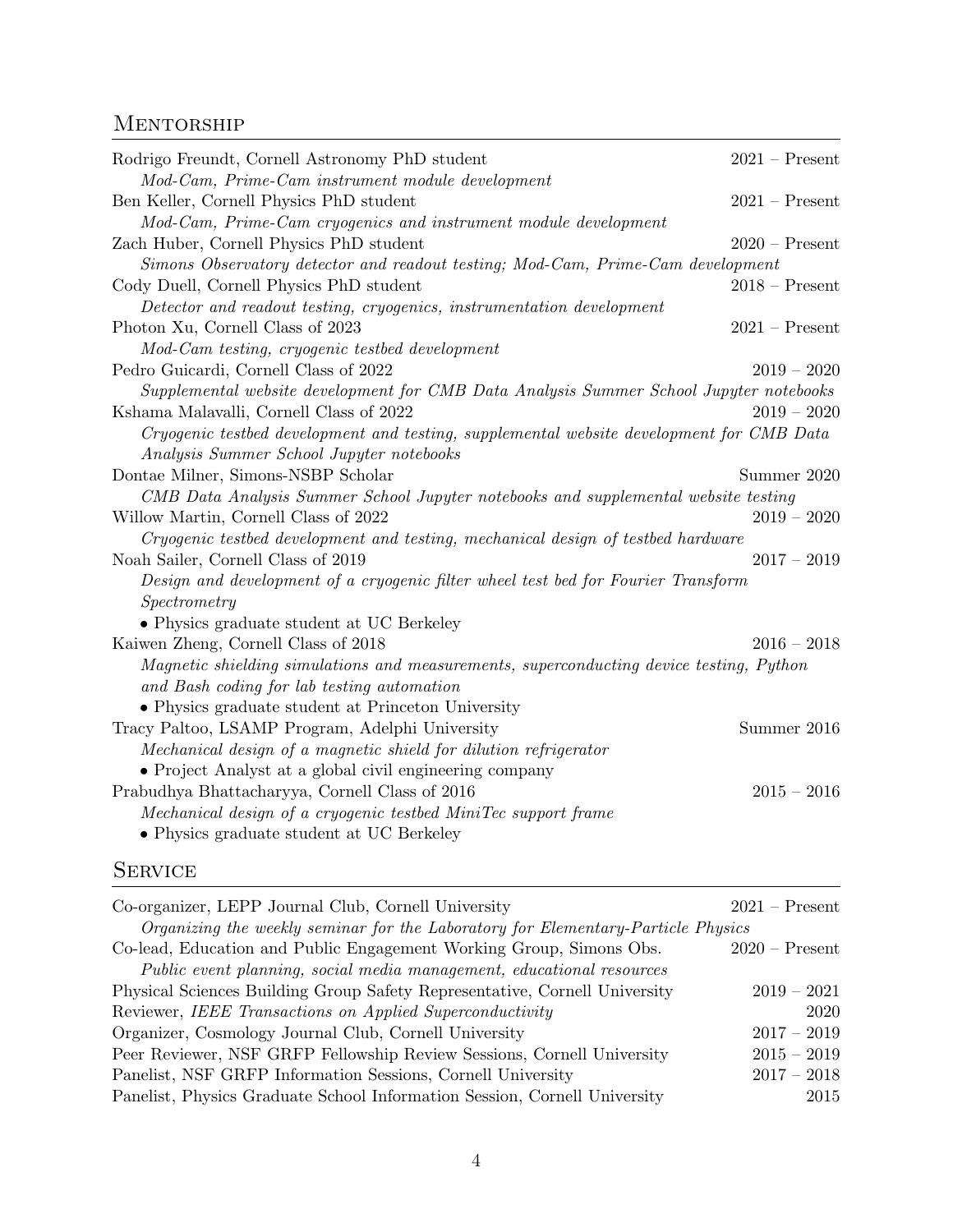# Teaching Experience

| <i>Grader</i> , Physics 3318: Analytical Mechanics                            | Spring $2021$        |
|-------------------------------------------------------------------------------|----------------------|
| <i>Grader</i> , Physics 3317: Applications of Quantum Mechanics               | Fall $2016 - 2020$   |
| Grader, Physics 6562: Statistical Mechanics                                   | Spring 2020          |
| Grader, Physics 7645: Particle Physics                                        | Spring $2018 - 2019$ |
| <i>Teaching Assistant</i> , Physics 3314: Intermediate Mechanics              | Spring $2016$        |
| <i>Private Physics Tutor</i> , Physics 1102: Electricity, Magnetism and Waves | Spring $2016$        |
| <i>Teaching Assistant</i> , Physics 1101: Mechanics and Thermodynamics        | Fall 2015            |
| <i>Physics Tutor</i> , Learning Strategies Center                             | $2012 - 2014$        |
| <i>Undergraduate Teaching Assistant</i> , Physics 1112: Mechanics             | Spring $2011$        |
| California Institute of Technology                                            |                      |
| <i>Teaching Assistant</i> , Physics 1: Mechanics                              | Fall 2014            |

# Training

| APS-IDEA Simons Observatory Institutional Team                                              | $2020$ – Present  |
|---------------------------------------------------------------------------------------------|-------------------|
| Developing strategic EDI goals for SO with the APS Inclusion, Diversity and Equity Alliance |                   |
| APS-IDEA Workshops, Virtual                                                                 | Spring, Fall 2021 |
| Next Gen Professors Program, Cornell University                                             | $2019 - 2020$     |
| Selective career development program for students and postdocs dedicated to advancing EDI   |                   |
| Cornell Center for Teaching Innovation GET SET Workshops:                                   | 2019              |
| Writing a Teaching Statement, Grading Effectively, Using a Case-Study Approach to Teaching, |                   |
| Digital Storytelling, Incorporating Experiential Learning in Your Classes                   |                   |
| Science Communication Workshop (COMM 5660), Cornell University                              | 2019              |
| ComSciCon-Cornell, Cornell University                                                       | 2018              |
| Selective science communication workshop                                                    |                   |
| CMB Data Analysis Summer School, University of Michigan                                     | 2016              |
| Teaching and Learning Physics (PHYS 4484), Cornell University                               | 2011              |

# PUBLIC ENGAGEMENT

| Particle Bites, the high energy physics reader's digest blog                                        | $2016$ – Present |
|-----------------------------------------------------------------------------------------------------|------------------|
| • Co-director $(2018$ – Present): <i>Post coordination and editing, writer recruitment, content</i> |                  |
| planning, social media management                                                                   |                  |
| • Writer $(2016 - 2018)$ : Summarizing recent particle physics and cosmology articles for an        |                  |
| <i>undergraduate level audience</i>                                                                 |                  |
| Member, Engagement, Mentorship, and Climate Committee, Simons Observatory 2017 – Present            |                  |
| Lead role in Education and Public Engagement, Diversity and Inclusion initiatives                   |                  |
| Social media: ACT, CCAT-prime, Simons Observatory, ParticleBites                                    | $2017 -$ Present |
| Reaching a global audience of $>100,000/\text{month}$                                               |                  |
| Media interviews: Cornell Chronicle, WPRB 103.3 Princeton, WHCU 97.7 Ithaca,                        | $2017 - 2021$    |
| Tidbits of Research podcast                                                                         |                  |
| Science on Tap, Ithaca, NY: Public outreach talk, audience of 55                                    | 2019             |
| Universal scales: Weighing tiny particles using the cosmos as a laboratory                          |                  |
| Cornell University Xraise Outreach Program video development                                        | $2017 - 2018$    |
| An introduction to the Cornell High Energy Synchrotron Source (CHESS)                               |                  |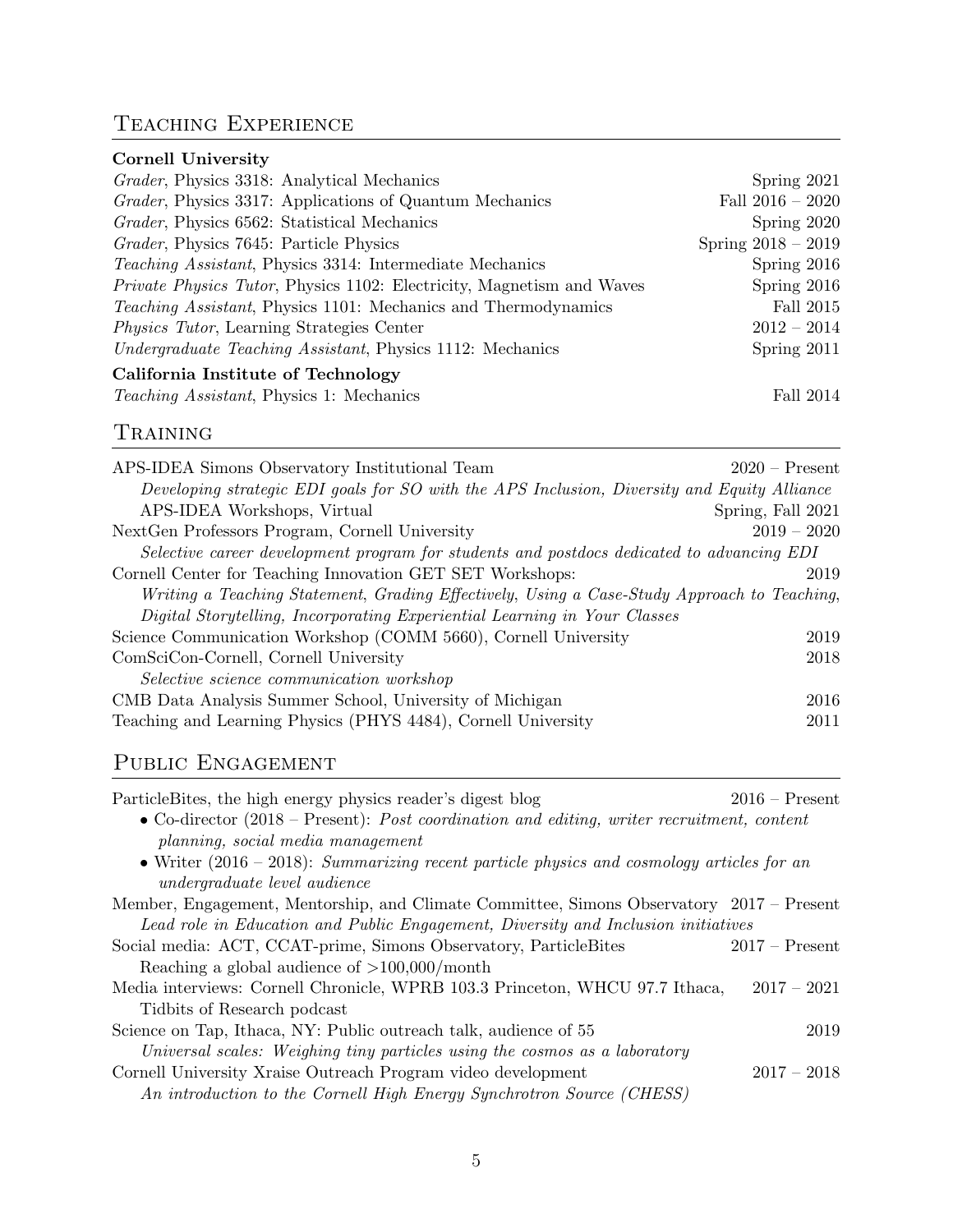| Volunteer, Science Cabaret, Coltivare, Ithaca, NY                                | 2017 |
|----------------------------------------------------------------------------------|------|
| Microwave physics demonstrations for the public                                  |      |
| Panelist, Cosmology and Cocktails, Fleet Science Center, San Diego, CA           | 2017 |
| Public event planned by the Simons Observatory EPE committee, audience of $>200$ |      |

### K-12 OUTREACH

| Creator, Organizer: Cosmology Day, Ithaca, NY                                                    | 2019, 2021    |                  |
|--------------------------------------------------------------------------------------------------|---------------|------------------|
| Annual laboratory tour and interactive panel event for high school students, communicating       |               |                  |
| real step-by-step paths from high school to STEM careers in physics, astronomy or engineering    |               |                  |
| Expanding Your Horizons Conference, Cornell University                                           | $2015 - 2021$ |                  |
| One-day conference designed to stimulate $7^{th}$ -9 <sup>th</sup> grade girls' interest in STEM |               |                  |
| $\bullet$ Conference Volunteer (2021)                                                            |               |                  |
| • Physics Workshop Instructor $(2019)$                                                           |               |                  |
| • Conference Buddy $(2015)$                                                                      |               |                  |
| Volunteer, Cornell Center for Materials Research Educational Programs                            | $2015 - 2020$ |                  |
| Educational programs and demonstrations for K-12 students, teachers, and the public              |               |                  |
| Tour Guide, Wilson Synchrotron Lab, CLASSE                                                       | $2017 - 2019$ |                  |
| Leading public tours of the Cornell synchrotron facility                                         |               |                  |
| Cornell STEM Teacher Workshop tour, Ithaca, NY                                                   |               | 2018             |
| Cosmology lecture at Ithaca High School, Ithaca, NY                                              |               | 2018             |
| Looking back to the beginning: Experimental cosmology with ACT, Simons Observatory               |               |                  |
| and CCAT-prime, audience of $>30$ students                                                       |               |                  |
| Laboratory tour for New Settlement Housing Fund visiting students                                |               | 2015             |
| Focus For Teens Volunteer, Cornell University Department of Astronomy                            | 2011, 2014    |                  |
| 4-H STEM career exploration event for high school students                                       |               |                  |
| Physics Instructor, Northern Lights Learning Cooperative, Ithaca, NY                             | Spring 2011   |                  |
| <b>GROUPS AND ADVOCACY</b>                                                                       |               |                  |
| Volunteer, Student Disability Services, Cornell University                                       | $2015 - 2021$ |                  |
| Advocacy for students with invisible disabilities                                                |               |                  |
| Member, Cornell Allergy and Asthma Awareness Club                                                | $2016 - 2017$ |                  |
| Member, Caltech Graduate Student Council Advocacy Committee                                      |               | <b>Fall 2014</b> |

### PUBLICATIONS, COLLABORATION

57) T. Shin et al. (incl. E. M. Vavagiakis) 2021, The mass and galaxy distribution around SZ-selected clusters, MNRAS, 507, 4, DOI:10.1093/mnras/stab2505, [arXiv:2105.05914.](https://arxiv.org/abs/2105.05914)

56) J. Orlowski-Scherer, L. Di Mascolo, T. Bhandarkar, A. Manduca, T. Mroczkowski et al. (incl. E. M. Vavagiakis) 2021, Atacama Cosmology Telescope measurements of a large sample of candidates from the Massive and Distant Clusters of WISE Survey: Sunyaev-Zeldovich effect confirmation of MaDCoWS candidates using ACT, A&A 653, A135, DOI:10.1051/0004-6361/202141200, [arXiv:2105.00068.](https://arxiv.org/abs/2105.00068)

Member, Society of Physics Students, Cornell University 2010 – 2014

55) Y. Guan, S. E. Clark, B. S. Hensley, P. A. Gallardo, S. Naess, C. J. Duell et al. (incl. E. M. Vavagiakis) 2021, The Atacama Cosmology Telescope: Microwave Intensity and Polarization Maps of the Galactic Center, ApJ, 920, 6, DOI:10.3847/1538-4357/ac133f, [arXiv:2105.05267.](https://arxiv.org/abs/2105.05267)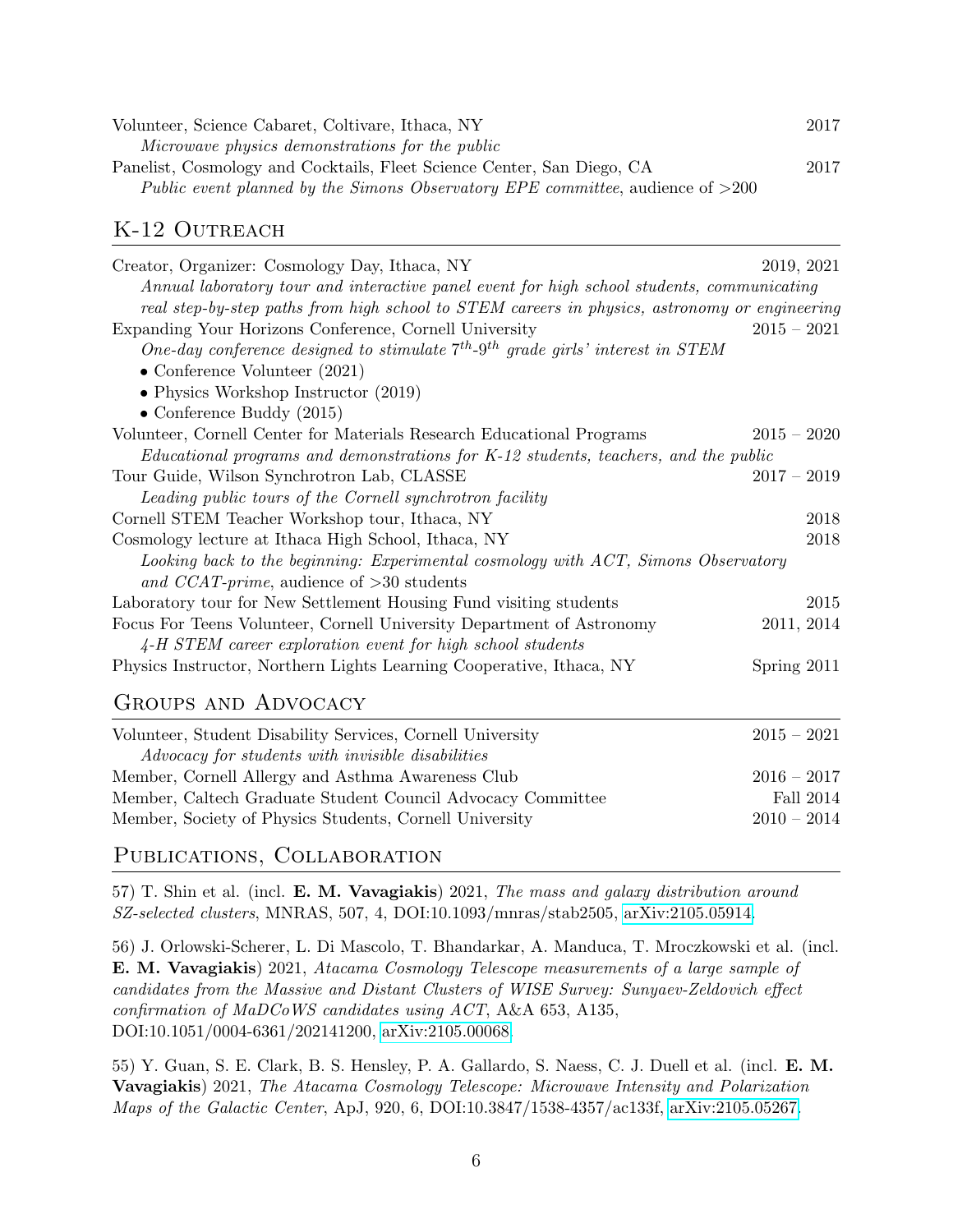54) Z. Xu et al. (incl. E. M. Vavagiakis) 2021, The Simons Observatory: the Large Aperture Telescope  $(LAT)$ , Res. Notes AAS 5 100, [arXiv:2104.09511.](https://arxiv.org/abs/2104.09511)

53) N. Zhu et al. (incl. E. M. Vavagiakis) 2021, The Simons Observatory Large Aperture Telescope Receiver, ApJS 256, 23, DOI:10.3847/1538-4365/ac0db7, [arXiv:2103.02747.](https://arxiv.org/abs/2103.02747)

52) S. Amodeo, N. Battaglia, E. Schaan, S. Ferraro, E. Moser et al. (incl. E. M. Vavagiakis) 2021. The Atacama Cosmology Telescope: Modelling the Gas Thermodynamics in BOSS CMASS galaxies from Kinematic and Thermal Sunyaev-Zel'dovich Measurements, Phys. Rev. D 103, 063514, DOI:10.1103/PhysRevD.103.063514, [arXiv:2009.05558.](https://arxiv.org/abs/2009.05558)

51) E. Schaan, S. Ferraro, S. Amodeo, N. Battaglia et al. (incl. E. M. Vavagiakis) 2021. The Atacama Cosmology Telescope: Combined kinematic and thermal Sunyaev-Zel'dovich measurements from BOSS CMASS and LOWZ halo, Phys. Rev. D 103, 063513, DOI:10.1103/PhysRevD.103.063513, [arXiv:2009.05557.](https://arxiv.org/abs/2009.05557)

50) Y. Li et al. (incl. **E. M. Vavagiakis**) 2021. In situ Performance of the Low Frequency Array for Advanced ACTPol, IEEE Transactions on Applied Superconductivity, 31 (5), DOI:10.1109/TASC.2021.3063334, [arXiv:2101.02658.](https://arxiv.org/abs/2101.02658)

49) M. Hilton et al. (incl. **E. M. Vavagiakis**) 2021. The Atacama Cosmology Telescope: A Catalog of  $>4000$  Sunyaev-Zel'dovich Galaxy Clusters, ApJS 253 (1), DOI:10.3847/1538-4365/abd023, [arXiv:2009.11043.](https://arxiv.org/abs/2009.11043)

48) Z. Xu et al. (incl. E. M. Vavagiakis) 2020. The Simons Observatory: the Large Aperture Telescope Receiver (LATR) integration and validation results, Proc. SPIE. 11453:1145315, [arXiv:2012.07862.](https://arxiv.org/abs/2012.07862)

47) E. Healy et al. (incl. **E. M. Vavagiakis**) 2020. Assembly development for the Simons Observatory focal plane readout module, Proc. SPIE 11453:1145317, [DOI:10.1117/12.2561743.](https://DOI.org/10.1117/12.2561743)

46) J. Seibert et al. (incl. E. M. Vavagiakis) 2020. Development of an optical detector testbed for the Simons Observatory, Proc. SPIE 11453:114532C, [DOI:10.1117/12.2562045.](https://DOI.org/10.1117/12.2562045)

45) K. Harrington, C. Sierra, G. Chesmore, S. Sutariya et al. (incl. E. M. Vavagiakis) 2020. The integration and testing program for the Simons Observatory Large Aperture Telescope optics tubes, Proc. SPIE 11453:1145318, [DOI:10.1117/12.2562647,](https://DOI.org/10.1117/12.2562647) [arXiv:2102.02129.](https://arxiv.org/abs/2102.02129)

44) D. Henke et al. (incl. E. M. Vavagiakis) 2020. Optical design study for the 860 GHz first-light camera module of CCAT-p, Proc. SPIE 11453:114532K, [DOI:10.1117/12.2560695.](https://DOI.org/10.1117/12.2560695)

43) N. F. Cothard et al. (incl. **E. M. Vavagiakis**) 2020. Comparing complex impedance and bias step measurements of Simons Observatory transition edge sensors, Proc. SPIE 11453:1145325, [arXiv:2012.08547.](https://arxiv.org/abs/2012.08547)

42) M. S. Madhavacheril et al. (incl. E. M. Vavagiakis) 2020. The Atacama Cosmology Telescope: Weighing distant clusters with the most ancient light, ApJL 903, L13, [arXiv:2009.07772.](https://arxiv.org/abs/2009.07772)

41) CMB-S4 Collaboration (incl. E. M. Vavagiakis) 2020. CMB-S4: Forecasting Constraints on Primordial Gravitational Waves, [arXiv:2008.12619.](https://arxiv.org/abs/2008.12619)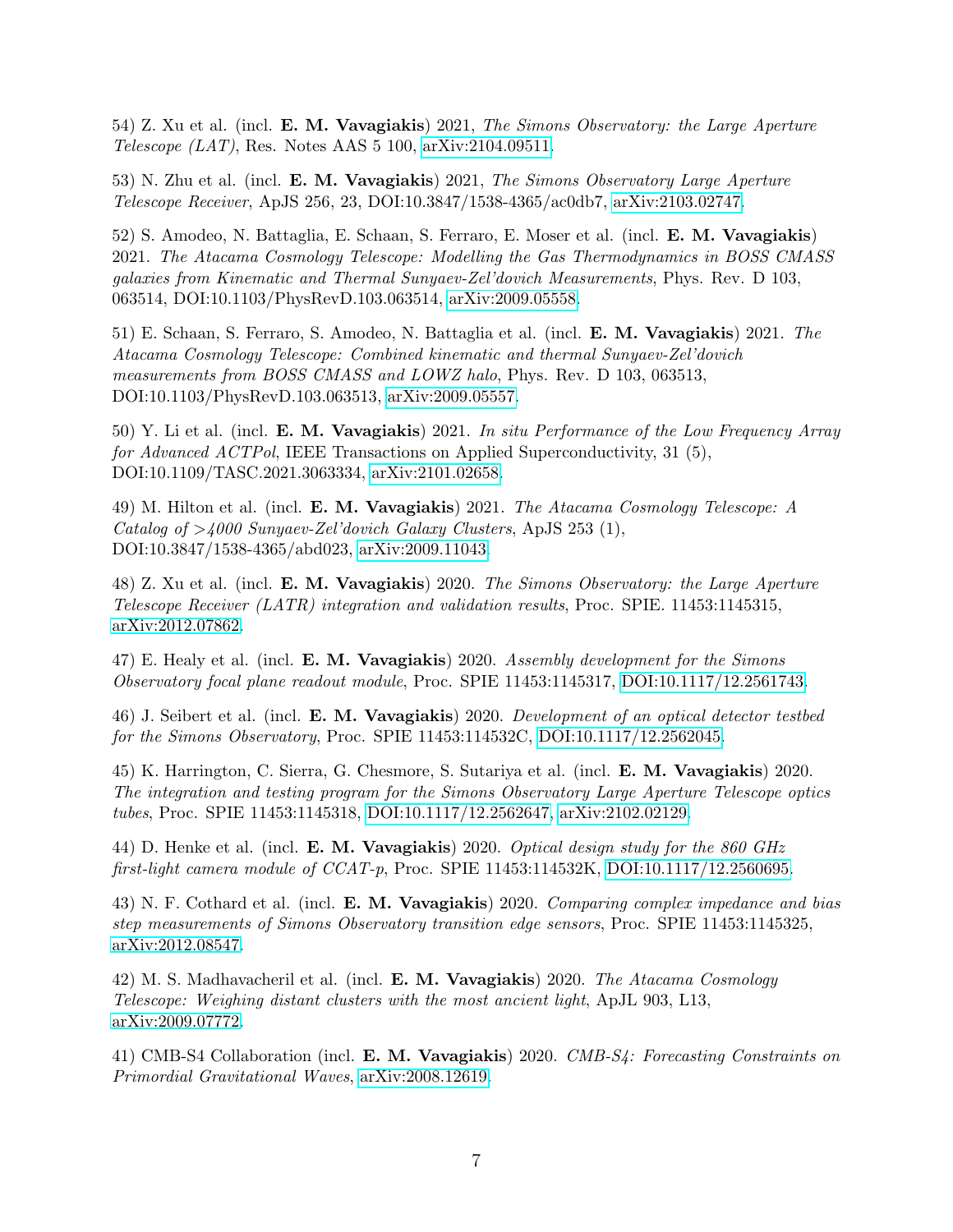40) S. Naess et al. (incl. E. M. Vavagiakis) 2020. The Atacama Cosmology Telescope: arcminute-resolution maps of 18,000 square degrees of the microwave sky from ACT 2008-2018 data combined with Planck, JCAP 2020, 046, [arXiv:2007.07290.](https://arxiv.org/abs/2007.07290)

39) S. K. Choi et al. (incl. E. M. Vavagiakis) 2020. The Atacama Cosmology Telescope: A Measurement of the Cosmic Microwave Background Power Spectra at 98 and 150 GHz. JCAP 2020, 045, [arXiv:2007.07289.](https://arxiv.org/abs/2007.07289)

38) S. Aiola et al. (incl. E. M. Vavagiakis) 2020. The Atacama Cosmology Telescope: DR4 Maps and Cosmological Parameters, JCAP 2020, 047, [arXiv:2007.07288.](https://arxiv.org/abs/2007.07288)

37) A. Suzuki et al. (incl. E. M. Vavagiakis) 2020. Commercially Fabricated Antenna-Coupled Transition Edge Sensor Bolometer Detectors for Next-Generation Cosmic Microwave Background Polarimetry Experiment, Journal of Low Temperature Physics 199, 1158–1166, [arXiv:1912.12782.](https://arxiv.org/abs/1912.12782)

36) M. S. Madhavacheril, J. C. Hill, S. Naess et al. (incl. E. M. Vavagiakis) 2019. The Atacama Cosmology Telescope: Component-separated maps of CMB temperature and the thermal Sunyaev-Zel'dovich effect, Phys.Rev.D 102 2, 023534, [arXiv:1911.05717.](https://arxiv.org/abs/1911.05717)

35) S. Choi et al. (incl. **E. M. Vavagiakis**) 2019. Sensitivity of the Prime-Cam Instrument on the CCAT-prime Telescope, Journal of Low Temperature Physics, [arXiv:1908.10451.](https://arxiv.org/abs/1908.10451)

34) N. F. Cothard et al. (incl. E. M. Vavagiakis) 2019. The Design of The CCAT-Prime Epoch of Reionization Spectrometer Instrument, Journal of Low Temperature Physics, [arXiv:1911.11687.](https://arxiv.org/abs/1911.11687)

33) M. S. Rao, M. Silva-Feaver et al. (incl. E. M. Vavagiakis) 2019. Simons Observatory Microwave SQUID Multiplexing Readout - Cryogenic RF Amplifier and Coax Chain Design, Journal of Low Temperature Physics 199, 807-816, [arXiv:2003.08949.](https://arxiv.org/abs/2003.08949)

32) Y. Li et al. (incl. E. M. Vavagiakis) 2019. Assembly and Integration Process for the High-Density Detector Array Readout Modules for the Simons Observatory, Journal of Low Temperature Physics 199, 985-993, [DOI:10.1007/s10909-020-02386-6.](https://DOI.org/10.1007/s10909-020-02386-6)

31) The Simons Observatory Collaboration (incl. E. M. Vavagiakis) 2019. The Simons Observatory: Astro2020 Decadal Project Whitepaper, Astro2020 Decadal Project White Paper, [arXiv:1907.08284.](https://arxiv.org/abs/1907.08284)

30) K. Basu et al. (incl. E. M. Vavagiakis) 2019. "SZ spectroscopy" in the coming decade: Galaxy cluster cosmology and astrophysics in the submillimeter, Astro2020 Decadal Project White Paper, [arXiv:1903.04944.](https://arxiv.org/abs/1903.04944)

29) The CCAT-prime Collaboration (incl. E. M. Vavagiakis) 2019. The CCAT-Prime Submillimeter Observatory, Astro2020 APC White Paper, [arXiv:1909.02587.](https://arxiv.org/abs/1909.02587)

28) The Simons Observatory Collaboration (incl. E. M. Vavagiakis) 2018. The Simons Observatory: Science goals and forecasts, Journal of Cosmology and Astroparticle Physics 1902, 056, [arXiv:1808.07445.](https://arxiv.org/abs/1808.07445)

27) G. Coppi, Z. Xu, et al. (incl. E. M. Vavagiakis) 2018. Cooldown strategies and transient thermal simulations for the Simons Observatory, Proc. SPIE 10708, [arXiv:1808.07896.](https://arxiv.org/abs/1808.07896)

26) N. F. Cothard et al. (incl. E. M. Vavagiakis) 2018. Optimizing the efficiency of Fabry-Perot interferometers with silicon-substrate mirrors, Proc. SPIE 10706, [arXiv:1807.06019.](https://arxiv.org/abs/1807.06019)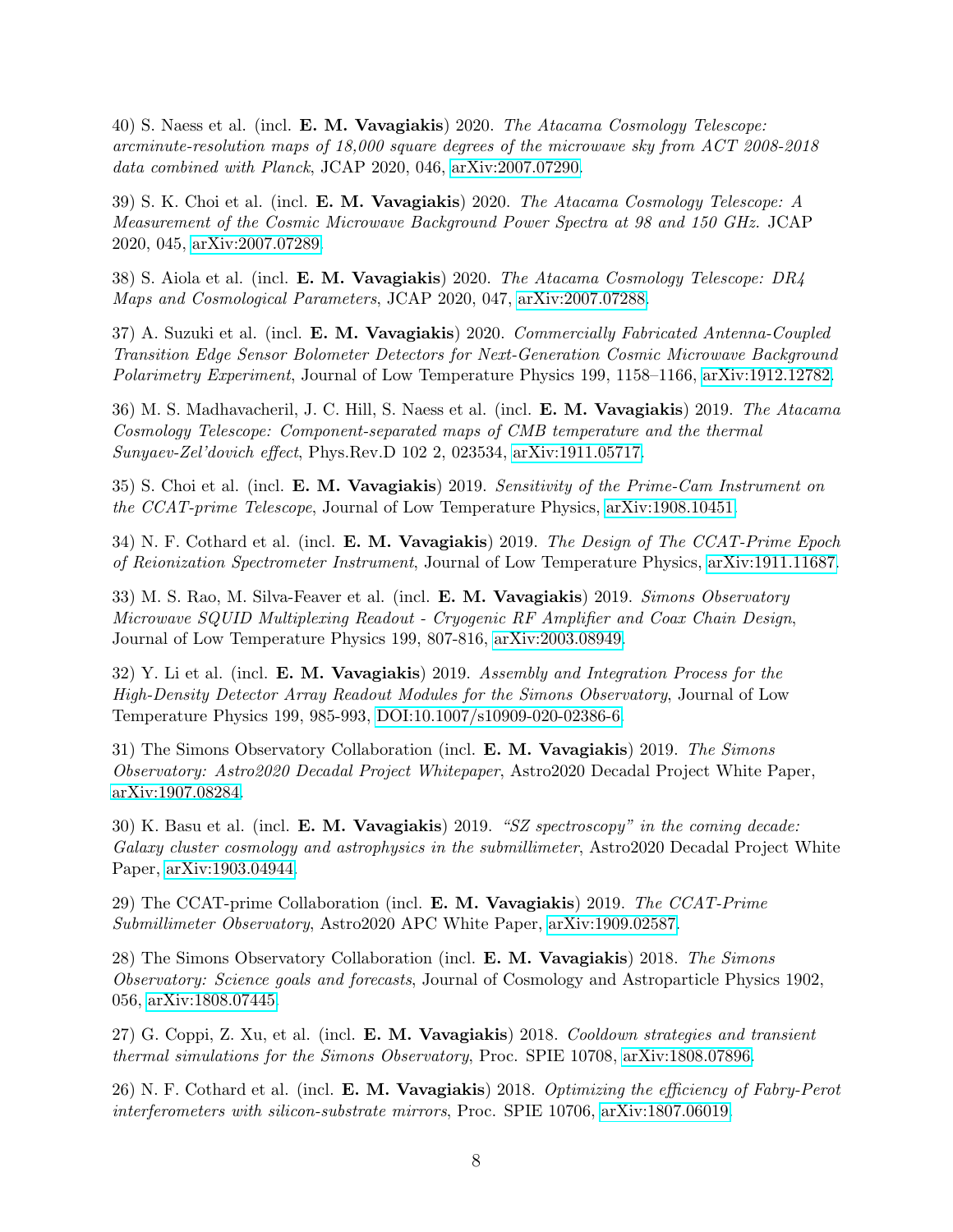25) S. R. Dicker, P. A. Gallardo, P. D. Mauskopf, J. E. Gudmudsson, et al. (incl. E. M. Vavagiakis) 2018. Cold optical design for the large aperture Simons' Observatory telescope, Proc. SPIE 10700, [arXiv:1808.05058.](https://arxiv.org/abs/1808.05058)

24) P. A. Gallardo, J. Gudmundsson, B. J. Koopman, F. T. Matsuda, S. M. Simon, et al. (incl. E. M. Vavagiakis) 2018. Systematic uncertainties in the Simons Observatory: optical effects and sensitivity considerations, Proc. SPIE 10708, [arXiv:1808.05152.](https://arxiv.org/abs/1808.05152)

23) J. L. Orlowski-Scherer, N. Zhu, Z. Xu et al. (incl. E. M. Vavagiakis) 2018. Simons Observatory large aperture receiver simulation overview, Proc. SPIE 10708, [arXiv:1808.06648.](https://arxiv.org/abs/1808.06648)

22) S. C. Parshley, M. D. Niemack, R. Hills, S. R. Dicker et al. (incl. E. M. Vavagiakis) 2018. The optical design of the six-meter CCAT-prime and Simons Observatory telescopes, Proc. SPIE 10700, [arXiv:1807.06678.](https://arxiv.org/abs/1807.06678)

21) S. C. Parshley, J. Kronshage, et al. (incl. E. M. Vavagiakis) 2018. CCAT-prime: a novel telescope for sub-millimeter astronomy, Proc. SPIE 10700, [arXiv:1807.06675.](https://arxiv.org/abs/1807.06675)

20) G. J. Stacey et al. (incl. E. M. Vavagiakis) 2018. CCAT-Prime: science with an ultra-widefield submillimeter observatory on Cerro Chajnantor, Proc. SPIE 10700, [arXiv:1807.04354.](https://arxiv.org/abs/1807.04354)

19) J. R. Stevens, N. Goeckner-Wald, R. Keskitalo, N. McCallum, et al. (incl. E. M. Vavagiakis) 2018. Designs for next generation CMB survey strategies from Chile, Proc. SPIE 10708, [arXiv:1808.05131.](https://arxiv.org/abs/1808.05131)

18) N. Zhu, J. L. Orlowski-Scherer, Z. Xu, et al. (incl. E. M. Vavagiakis) 2018. Simons Observatory large aperture telescope receiver design overview, Proc. SPIE 10708, [arXiv:1808.10037.](https://arxiv.org/abs/1808.10037)

17) K. T. Crowley et al. (incl. E. M. Vavagiakis) 2018. Advanced ACTPol TES Device Parameters and Noise Performance in Fielded Arrays, Journal of Low Temperature Physics 193, 328-336, [arXiv:1807.07496.](https://arxiv.org/abs/1807.07496)

16) B. Koopman, N. F. Cothard, S. K. Choi, et al. (incl. E. M. Vavagiakis) 2018. Advanced ACTPol Low Frequency Array: Readout and Characterization of Prototype 27 and 39 GHz Transition Edge Sensors, Journal of Low Temperature Physics, [arXiv:1711.02594.](https://arxiv.org/abs/1711.02594)

15) S. M. Simon et al. (incl. E. M. Vavagiakis) 2018. The Advanced ACTPol 27/39 GHz Array, Journal of Low Temperature Physics 193, 1041–1047, [DOI:10.1007/s10909-018-1963-7.](https://DOI.org/10.1007/s10909-018-1963-7)

14) M. Hilton, M. Hasselfield, C. Sifon, N. Battaglia, et al. (incl. E. M. Vavagiakis) 2018. The Atacama Cosmology Telescope: The Two-Season ACTPol Sunyaev-Zel'Dovich Effect Selected Cluster Catalog, The Astrophysical Journal Supplement Series, 235, 1. [arXiv:1709.05600.](https://arxiv.org/abs/1709.05600)

13) B. D. Sherwin, A. van Engelen, N. Sehgal, M. Madhavacheril et al. (incl. E. M. Vavagiakis) 2017. The Atacama Cosmology Telescope: Two-Season ACTPol Lensing Power Spectrum, Physical Review D 95, 123529, [arXiv:1611.09753.](https://arxiv.org/abs/1611.09753)

12) S. P. Ho et al. (incl. E. M. Vavagiakis) 2017 Highly uniform 150 mm diameter multichroic polarimeter array deployed for CMB detection, Proc. SPIE 9914:991418, [DOI:10.1117/12.2233113.](https://DOI.org/10.1117/12.2233113)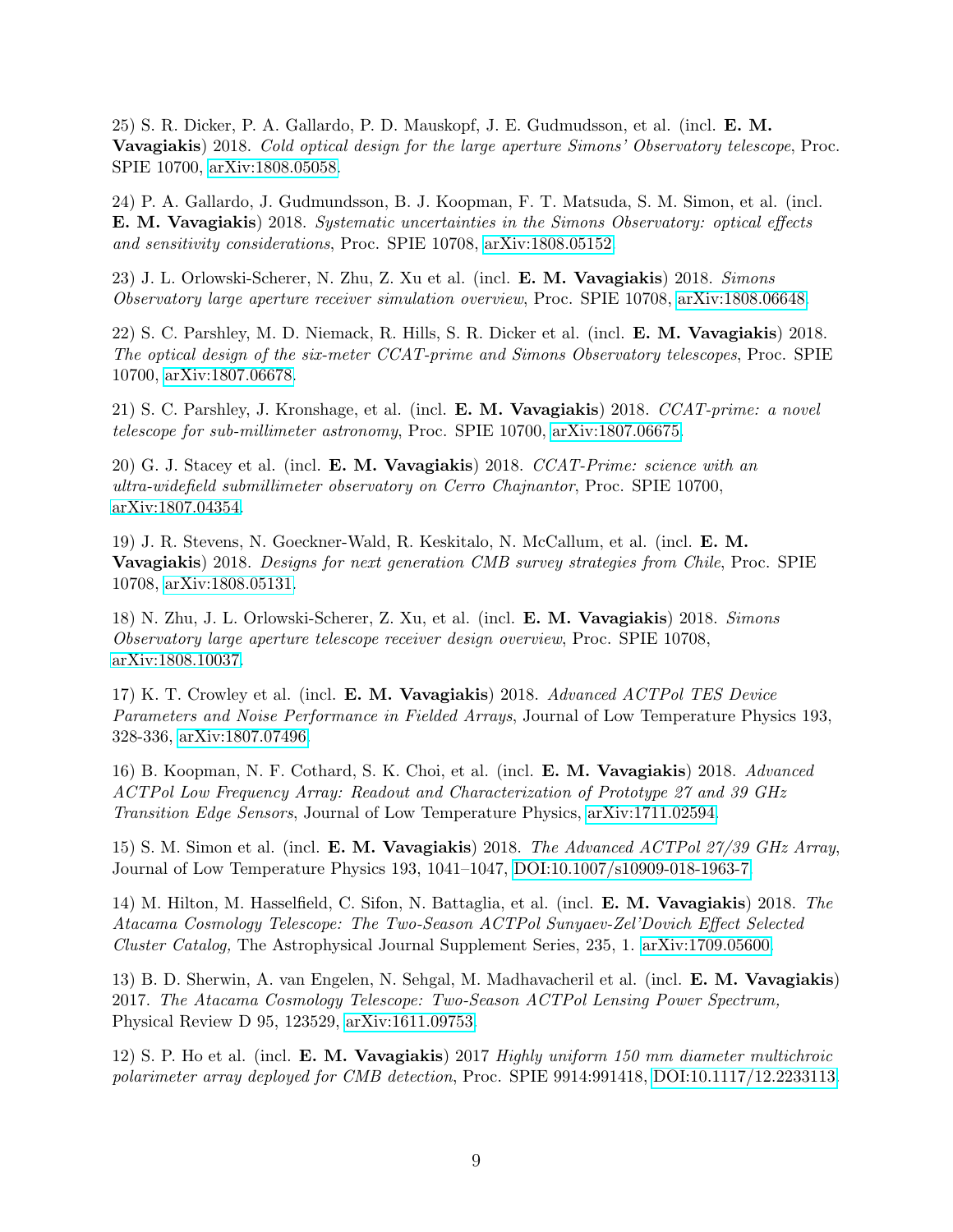11) Y. Li, S. Choi, S. P. Ho, et al. (incl. E. M. Vavagiakis) 2016. Assembly and integration process of the first high density detector array for the Atacama Cosmology Telescope, Proc. SPIE 9914:991435. [DOI:10.1117/12.2233470.](https://DOI.org/10.1117/12.2233470)

10) S. M. Simon et al. (incl. E. M. Vavagiakis) 2016. The design and characterization of wideband spline-profiled feedhorns for Advanced ACTPol, Proc. SPIE 9914:991416, [DOI:10.1117/12.2233603.](https://DOI.org/10.1117/12.2233603)

9) F. De Bernardis, J. R. Stevens, M. Hasselfield, et al. (incl. E. M. Vavagiakis) 2016. Survey strategy optimization for the Atacama Cosmology Telescope, Proc. SPIE 9910:991014, [arXiv:1607.02120.](https://arxiv.org/abs/1607.02120)

8) J. Ward et al. (incl. **E. M. Vavagiakis**) 2016. Mechanical design and development of TES bolometer detector arrays for the Advanced ACTPol experiment, Proc. SPIE 9914, [arXiv:1607.05754.](https://arxiv.org/abs/1607.05754)

7) S. W. Henderson, J. R. Stevens et al. (incl. E. M. Vavagiakis) 2016. Readout of two-kilopixel transition-edge sensor arrays for Advanced ACTPol, Proc. SPIE 9914:99141G, [arXiv:1607.06064.](https://arxiv.org/abs/1607.06064)

6) B. Koopman, J. Austermann, H.-M. Cho, et al. (incl. E. M. Vavagiakis) 2016. Optical modeling and polarization calibration for CMB measurements with ACTPol and Advanced ACTPol, Proc. SPIE 9914:99142T, [arXiv:1607.01825.](https://arxiv.org/abs/1607.01825)

5) S. P. Ho, C. G. Pappas et al. (incl. E. M. Vavagiakis) 2016. The First Multichroic Polarimeter Array on the Atacama Cosmology Telescope: Characterization and Performance, Journal of Low Temperature Physics 184:3, 559-567. [DOI:10.1007/s10909-016-1573-1.](https://DOI.org/10.1007/s10909-016-1573-1)

4) S. W. Henderson et al. (incl. E. M. Vavagiakis) 2016. Advanced ACTPol Cryogenic Detector Arrays and Readout, Journal of Low Temperature Physics 10909:1575-z, [arXiv:1510.02809.](https://arxiv.org/abs/1510.02809)

3) S. M. Duff et al. (incl. E. M. Vavagiakis) 2016. Advanced ACTPol Multichroic Polarimeter Array Fabrication Process for 150 mm Wafers, Journal of Low Temperature Physics 10909:1576-y, [DOI:10.1007/s10909-016-1576-y.](https://DOI.org/10.1007/s10909-016-1576-y)

2) R. Datta et al. (incl. E. M. Vavagiakis) 2016. Design and Deployment of a Multichroic Polarimeter Array on the Atacama Cosmology Telescope, Journal of Low Temperature Physics 10909:1553-5, [arXiv:1510.07797.](https://arxiv.org/abs/1510.07797)

1) C. G. Pappas et al. (incl. E. M. Vavagiakis) 2016. High-Density Superconducting Cables for Advanced ACTPol, Journal of Low Temperature Physics 10909:1454-z, [DOI:10.1007/s10909-015-1454-z.](https://DOI.org/10.1007/s10909-015-1454-z)

IN SUBMISSION

8) S. K. Choi, C. J. Duell et al. (incl. E. M. Vavagiakis) 2021, CCAT-prime: Characterization of the First 280 GHz MKID Array for Prime-Cam, Submitted to the Journal of Low Temperature Physics.

7) H. McCarrick et al. (incl. E. M. Vavagiakis) 2021, The 90 and 150 GHz universal focal-plane modules for the Simons Observatory, Submitted to the Journal of Low Temperature Physics.